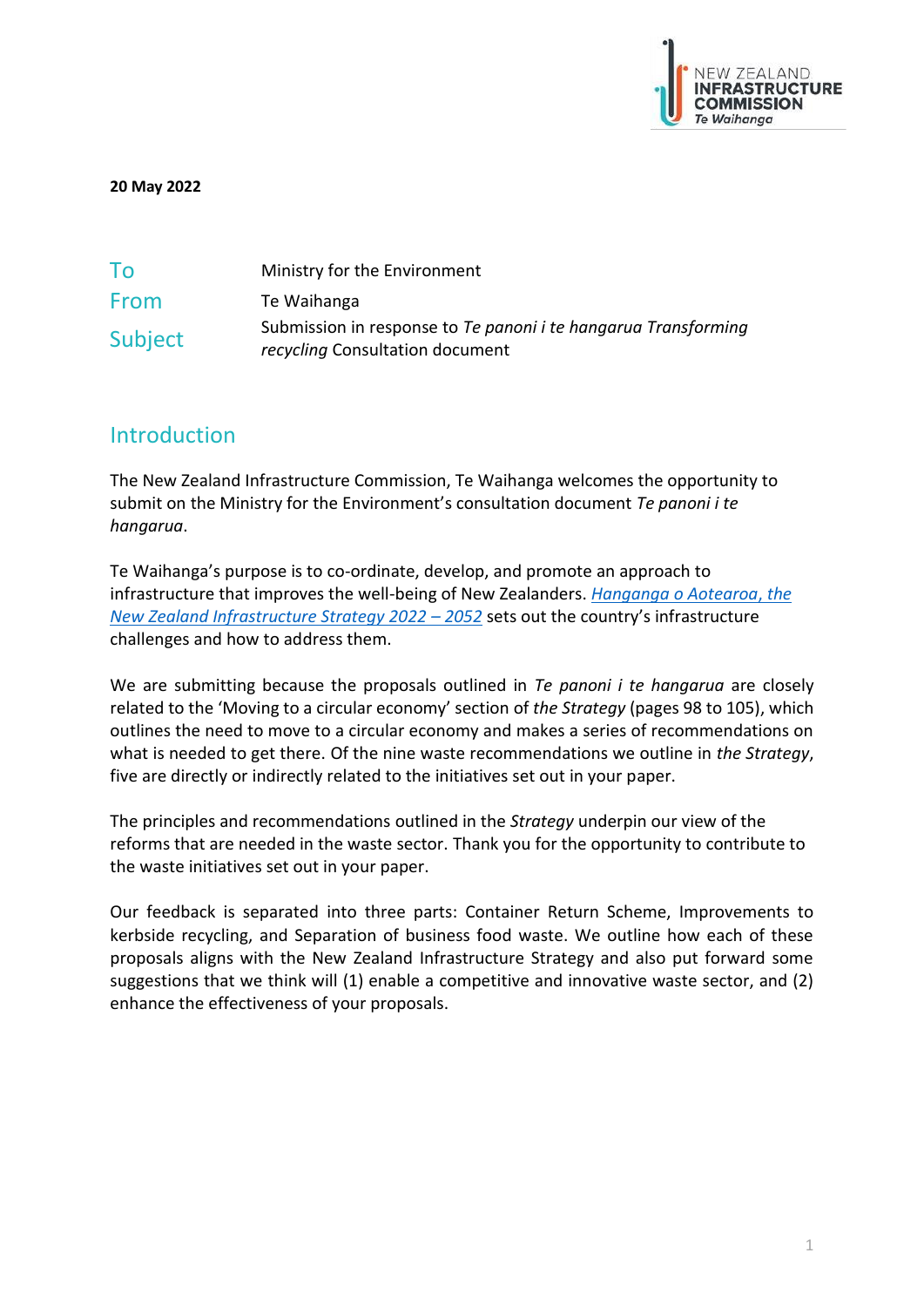# Summary of submission

The key points in our submission are:

- Improving recycling outcomes and moving towards a more circular economy will contribute to achieving a low-emissions and climate resilient future.
- A container return scheme will incentivise greater product stewardship and will significantly reduce littering. We strongly support the proposed container return scheme.
- While improvements to kerbside recycling are needed, we are concerned that Proposal 1 (Collecting a standard set of materials) will be ineffective and have adverse unintended consequences.
- Proposal 1 (Collecting a standard set of materials) needs to be redesigned to be effective and efficient.
- Given the urgency of reducing greenhouse gas emissions and that 94% of greenhouse emissions from waste are from organic materials sent to landfill, the proposed approach for the separation of business food waste (Part 3) is inadequate.
- For Part 3, Option 6 (Ban the disposal of food scraps to landfill by 2030), should be the option chosen, as it is both affordable and consistent with net-zero emissions targets.
- Good decision-making requires good data. We are supportive of proposals to improve data collection in the waste sector.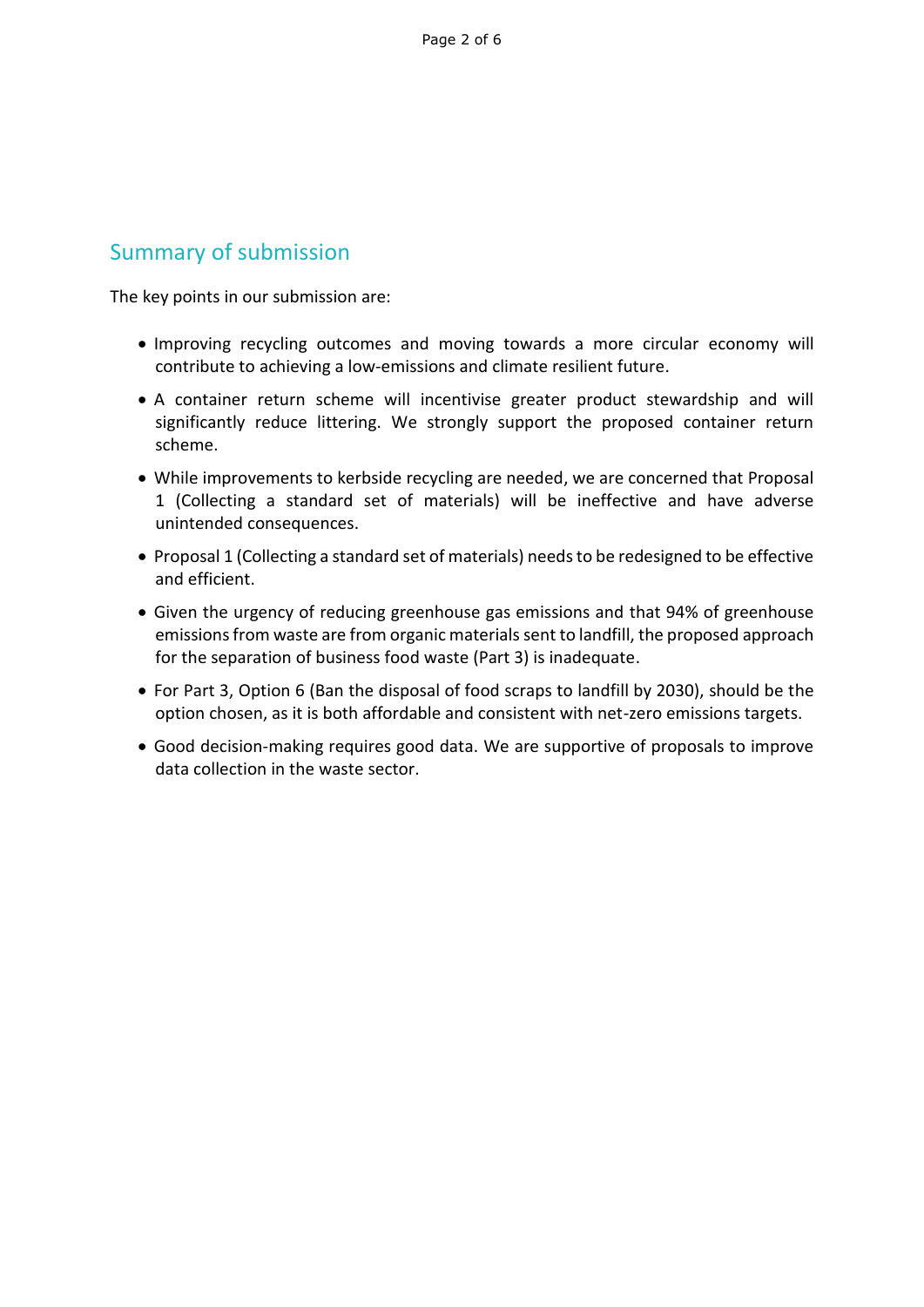# Main submission

## **The Container Return Scheme is well-aligned with the Infrastructure Strategy**

New Zealand produces a lot of waste. We send too much waste to landfill and lack the facilities to recycle much of what we consume. More importantly, we are yet to truly embrace the culture of reducing and designing waste out of our society. Transitioning to a circular economy will take bold action.

Establishing a container return scheme is directly related to Recommendations 29b and 30 in *the Infrastructure Strategy.* Recommendation 29b outlines that we should "…provide appropriate direction that accelerates investment and innovation in waste minimisation and the recovery of resources." Recommendation 30 states that we should "Prioritise options that minimise waste entering the market to avoid unnecessary infrastructure costs."

A container scheme will incentivise greater product stewardship and will significantly reduce littering. The proposal is founded on a large body of international evidence and experience, is very well aligned with the *Infrastructure Strategy*, and is likely to be highly effective at achieving a high recovery rate for bottles included in the scheme. Te Waihanga is very supportive of the proposed container return scheme.

### **Standardisation to recycling is needed, but must be effective and efficient**

Proposal 1 (Collecting a Standard set of materials) is directly related to Recommendation 32a in *the Strategy*, which calls for "improving the ease of recycling for consumers, with a focus on simplicity and consistency across jurisdictions."

While Te Waihanga agrees that there should be national consistency in *what* materials are recycled, we disagree with the proposal to set a mandatory approach for *how* materials are recycled (kerbside) and *who* collects recycling (Councils).

We believe this approach will likely be inefficient and ineffective because:

- It assumes that a kerbside-based recycling system is the most convenient and efficient system in all cases and does not allow for flexibility when other recycling models would be more appropriate.
- It would require Councils to collect recycling in urban areas but would not allow them flexibility in the means of achieving the desired outcomes, eliminating opportunities for efficiency gains or tailoring recycling programmes to local context.
- It sets out uneven requirements for Councils and private operators and will reduce opportunities for competition.

We believe that requirements for a kerbside-based recycling system are inappropriate because this approach will not always be the most convenient and efficient and may lead to adverse outcomes in some cases. For example, in the case of townhouses and apartments, a kerbside based recycling system will often have adverse impacts on footpaths, and it will be preferable for rubbish and recycling to be collected from a central site within developments. In central city areas, Councils may choose to not provide kerbside recycling services, and may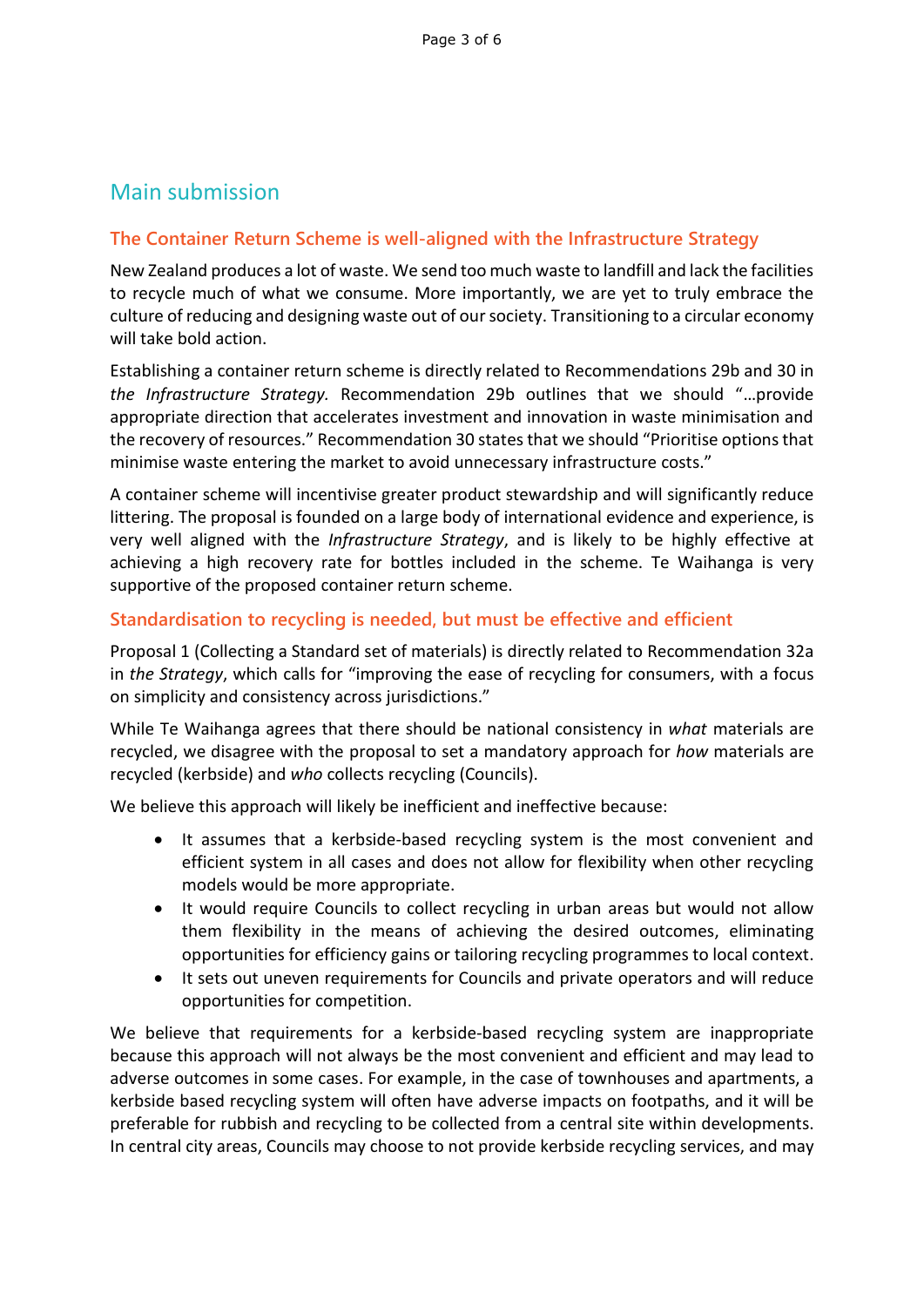instead outline requirements for off-street private collection through a bylaw, resulting in improved outcomes compared to a kerbside system. However, our understanding is that this type of approach would not be permissible under the proposal, as it does not allow for flexibility in *how* materials are recycled.

Under the proposal, Councils would be required to offer kerbside recycling and organic waste collections services in urban areas and would be required to meet recycling and organic waste collection standards. We believe that this proposed approach eliminates opportunities for alternative models that may provide efficiency gains or be more appropriate in some contexts. For example, the Kāpiti Coast District Council employs an alternative approach where it does not have its own Council rubbish and recycling collection and instead requires that each private collection service must provide both rubbish and recycling according to set standards. Our understanding is that the proposed approach would not allow for this type of alternative delivery model, as it does not allow for flexibility in *who* collects recycling.

While the proposal sets out strict standards for Council recycling operators, private operators who collect rubbish only would not be required to collect recycling and organic waste and would be subject to reporting requirements only. We believe that these uneven requirements between public and private operators will reduce opportunities for competition because private operators would be free to operate under a range of models, while Councils would be limited to providing the regime mandated by government. This could lead to several adverse outcomes, such as very low uptake of Council provided services and low recycling rates among customers of private services.

For most projects there are alternative options for investment that vary in cost and outcomes. The key is to identify those options that deliver the best 'bang for buck'. To do this, a costbenefit analysis (CBA) of alternative options should be completed for all major policy interventions and investments. While several options have been considered, a CBA has not been presented and the costs to both Councils and consumers has not been quantified or monetised in the *Regulatory Impact Statement*. An intervention of this magnitude should include a robust CBA and consideration of the efficiency of alternative mechanisms of achieving the desired outcomes.

Given the number and magnitude of issues with Proposal 1, substantial redesign of the scheme is required for it to be effective and efficient. A preferable approach would be to set national standards for *what* materials are recycled and use minimum waste diversion targets (outlined in Proposal 4) as the means of ensuring that Councils meet required recycling outcomes. This approach would both be flexible and allow us to meet desired environmental outcomes, enabling opportunities for efficiency gains and tailoring of recycling programmes to local context.

### **Organic waste collection should be in alignment with emissions reductions targets**

Waste is the cause of 4.6% of New Zealand's gross greenhouse gas emissions –higher than the domestic aviation sector. Transitioning to a circular economy and eliminating organic waste sent to landfill will need to be part of the pathway to meet the net-zero carbon emissions target.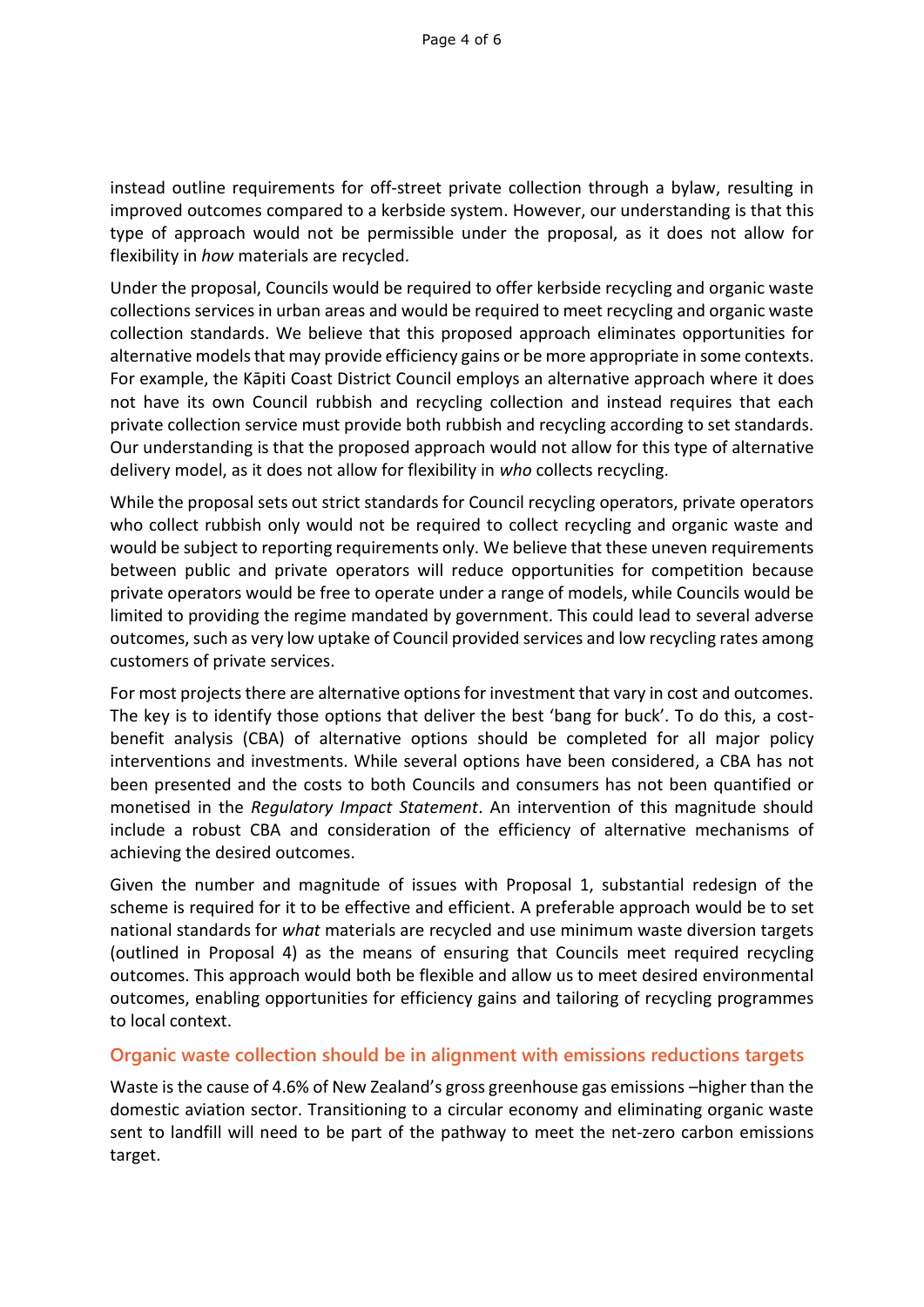*Te hau mārohi ki anamata, the NZ Emission Reduction Plan* has a target to reduce biogenic methane from waste by 40% by 2035, while the Climate Change Commission demonstration path assumes a total organic waste disposal ban at Class 1 landfills by 2030. Our view is that organic waste collection requirements must be consistent with net-zero emissions targets and should include total organic waste diversion from Class 1 landfills by 2030, if at all possible.

Proposal 2 (All urban populations should have kerbside food scraps collection), is an approach to help implement Recommendation 33a, stating that we should "Improve the collection of organic waste through more commercial and household food waste collection services." The consultation proposes a phased approach to the rollout of kerbside food scraps collections, with timeframes dependent on processing infrastructure, and full implementation before 2030.

Part 3 outlines a proposed process for the separation of business food waste but does not outline a timeline or process for implementation (Option 5 - All businesses must separate food scraps). Given the urgency of reducing greenhouse gas emissions and long-lead times to provide supporting infrastructure, the vague and noncommittal approach outlined is inadequate. Given that 94% of emissions from waste are from organic materials sent landfill, reducing organics to landfill should be a top priority for the waste sector in the short term.

The Ministry estimates that \$24-38 million of infrastructure investment would be required, which represents a relatively low-cost relative to the scale of emissions reduced. We believe that Option 6 (Ban the disposal of food scraps to landfill by 2030), should be the option chosen, as it is both affordable and consistent with net-zero emissions targets. While this option will likely present infrastructure delivery challenges, it *is* achievable if given sufficient focus. We invite the Ministry to approach Te Waihanga if further advice is required on the delivery of the required infrastructure to meet climate targets in the waste sector.

### **Good decision-making requires good data**

A lack of data makes it hard to make good decisions about recycling and waste infrastructure and services. Currently, there's limited publicly available and comparable data on how much waste New Zealanders produce, how it's disposed of and how much waste and recycling infrastructure capacity we have. This is a blind spot that limits the ability to create policy, plan and invest.

Proposal 3 (Reporting on household kerbside collections offered by the private sector), and Proposal 4 (Setting targets/ performance standards for councils) would partially implement the recommendations in the strategy which state that:

- "…provide appropriate direction that sets out performance measures for tracking performance." (Recommendation 29d)
- "Fund improvements in waste data to enable comparisons between volume, performance, and processing capacity across waste streams by region and territorial authority. This might be achieved by resourcing the implementation of the National Waste Data Framework." (Recommendation 36)